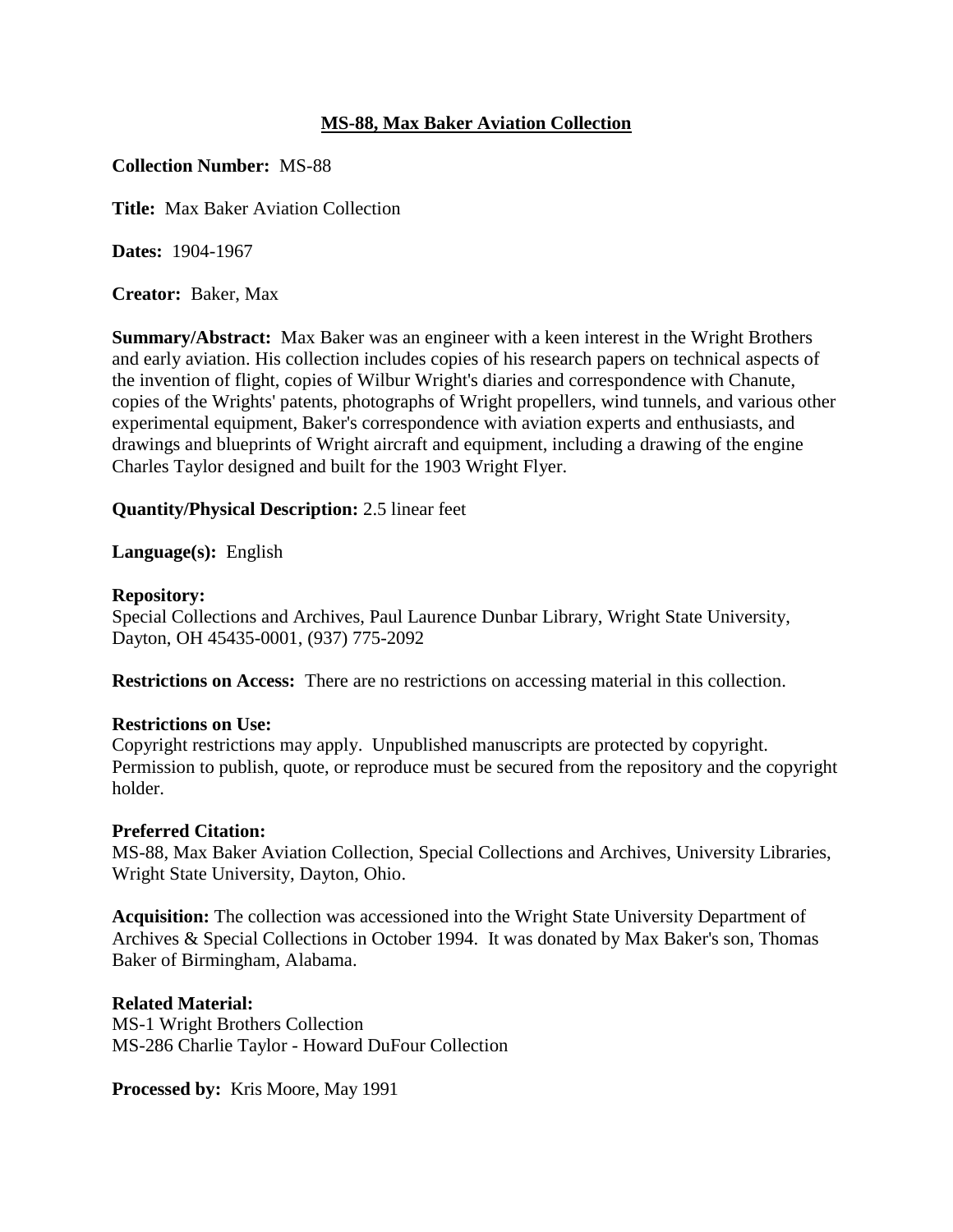#### **Arrangement:**

The collection is arranged into 7 series:

Series 1: Max Baker research materials Series 2: Copies of the Wright Brothers' material Series 3: Photographs Series 4: Max Baker Correspondence Series 5: Oversized Drawing Series 6: Miscellaneous Materials Series 7: Published Materials

#### **Biographical Note:**

Max Baker was born in Dayton, Ohio. As a young boy, he witnessed the Wright Brothers flights around 1910-1915. From that young age, he was hooked on the flying machines and how they worked.

Baker attended Miami University and studied advanced mathematics at Ohio Northern University. He worked for General Motors Research in Moraine City, Ohio, from 1924-1926. From 1926-1929, he worked at the Pontiac Motor Car Division, In 1929, Baker went to work for the Waco Aircraft Company, where he designed

airplanes, In 1938, he worked for Lockheed Aircraft Company, While there, he designed British Bombers for Lockheed's contract with the British government. In 1939, Baker returned to Waco Aircraft Company as assistant chief engineer. In 1947, he returned to General Motors Inland Division as a project engineer.

Upon Orville Wright's death in 1948, Baker assisted the technical advisor to the Wright Estate, Harvey Geyser. This enabled Baker to gather data for his research about the Wright Brothers.

#### **Scope and Content**

Series 1 is a collection of Max Baker's research papers. Many of the papers are about the Wright Brothers and their contributions to aviation and engineering. The most formal paper is Baker's "The Wright Brothers as Aeronautical Engineers." Baker presented most of these papers at engineering society meetings, where he also presented slide-shows. A slide-show script is also included. Max Baker's patent of the drive shaft is also in this series.

Series 2 contains copies of the Wright Brothers materials and research. Included are copies of Wilbur Wright's diaries (1904,1905, and 1908), Wilbur Wright's correspondence with Octave Chanute (1901-1903), and their various patents. Wilbur Wright's article "Experiences and Observations in Soaring Flight" and research about Orville Wright's wind tunnel is also included.

Series 3 is Max Baker's photograph collection. Included are photographs of Max Baker, photographs and negatives of the Wright Brothers' engines, wind tunnel and its components, the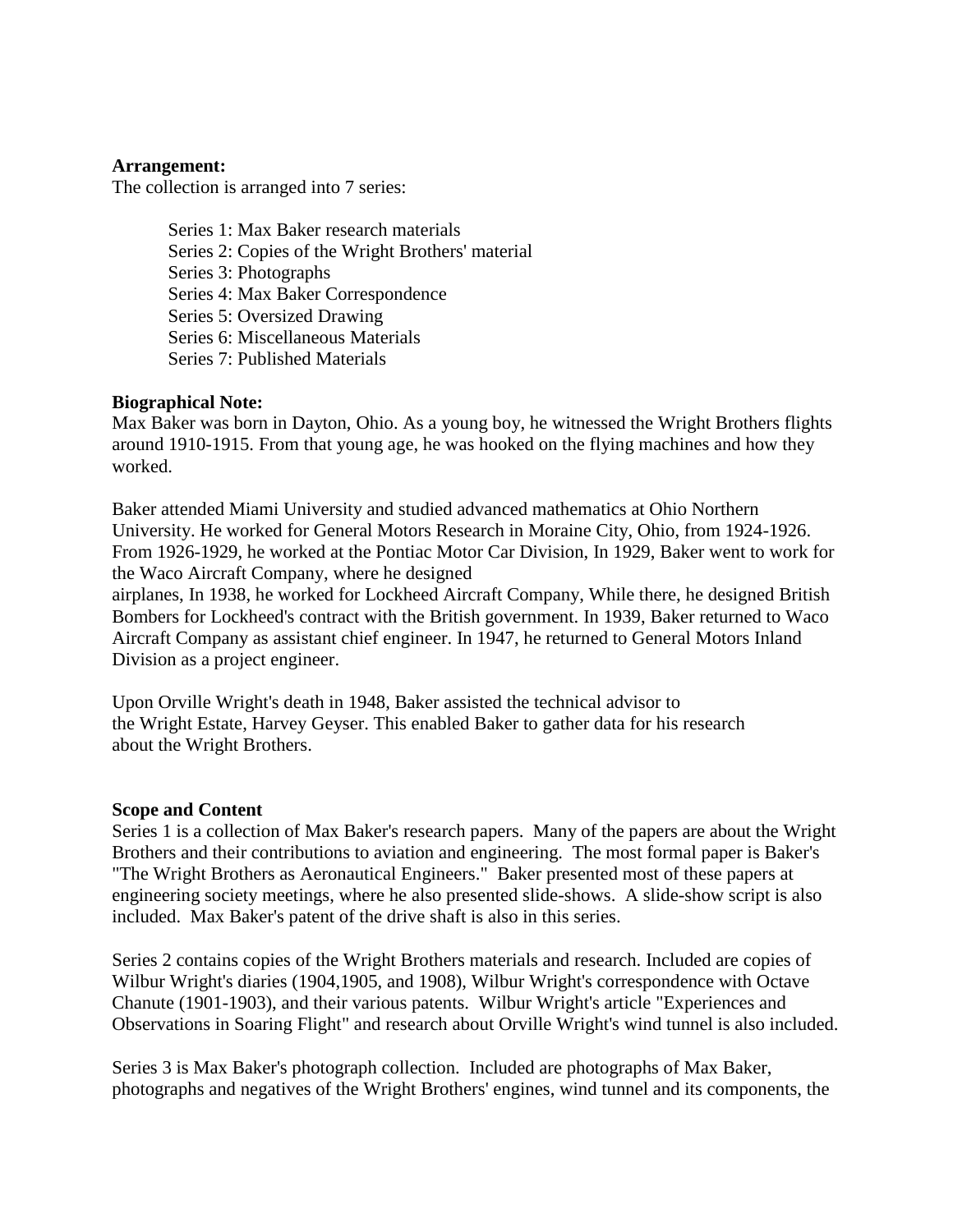Wright propellers, and various equipment and experiments. Max Baker made the glass slides from the photos to use in his lectures.

Series 4 is Max Baker's correspondence which spans 1940-1967. The correspondence includes contracts with individuals and institutions about Baker's research. Some of the correspondence is with Orville Wright's brother-in-law Henry Haskell. The letters discuss upcoming articles about the Wright Brothers, including a piece in the Encyclopedia Britannica.

Series 5 consists of oversized drawings. These include drawings of the Wright's' 1903 aircraft and engine, their 1905 aircraft, their 1903 airplane propeller and starting trolley details, Orville's wind tunnel and wind tunnel tests, their 1903 airplane, and two large photographs of wind tunnel testing equipment. Most valuable is a drawing of an engine by the Wright's mechanic, Charlie Taylor. Incidentally, the drawing was commissioned by Henry Ford of Ford Motor Company. All of these over-sized drawings are kept in the archive's over-sized file.

Series 6 consists of miscellaneous items such as an airmail stamp commemorative and newspaper articles. Most of the newspaper articles are from the 1938,1949, and 1950 Dayton newspapers. These include articles about the Wright Brothers and their work in Dayton. Other articles are about the contribution of replicas that were donated to Miami University and Oberlin College. A Kansas City Star column by Henry Haskell describing some of the contributions of the Wright Brothers and Max Baker's research is also included.

Series 7 consists of published materials. These include various professional journals, which are grouped by titles, span 1916-1945. One-of-a-kind journals are in files titled "Miscellaneous Journals." Max Baker used these materials in his job as an aircraft engineer and his research about the Wright Brothers. The journal U.S. Services, contains an article about the Wrights' 1903 airplane.

#### **Subject Terms:**

**Persons/Families** Wright, Orville, 1871-1948 Wright, Wilbur, 1867-1912

**Subjects (General)** Aeronautics – History –  $20<sup>th</sup>$  century Wind tunnels – History

**Material Types Blueprints** Newspaper clippings Photographs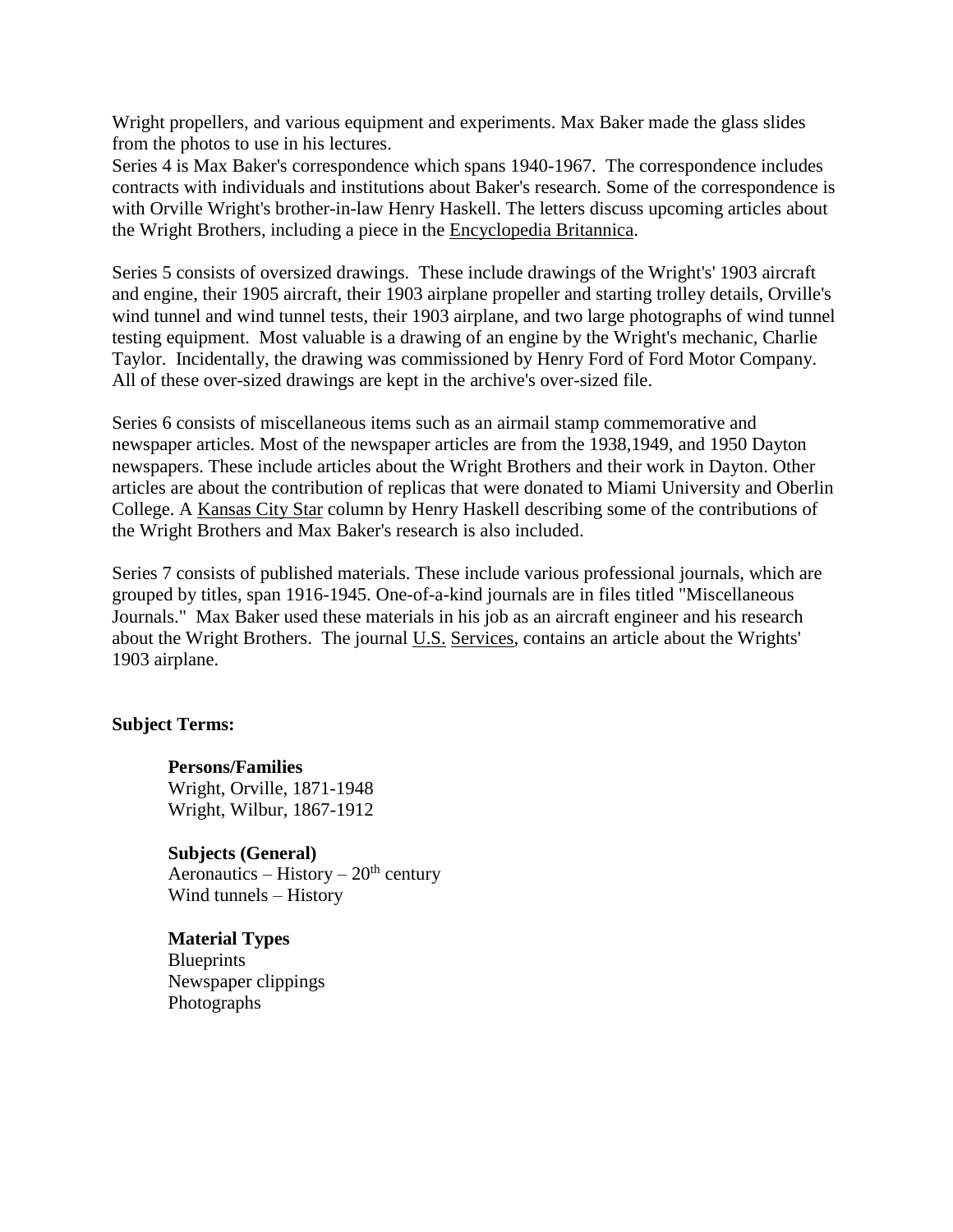## **Collection Inventory**

## **Series I: Max Baker's Research**

| Box            | File           | Description                                                          | Date              |
|----------------|----------------|----------------------------------------------------------------------|-------------------|
|                |                | <b>Patent</b>                                                        |                   |
| $\mathbf{1}$   | $\mathbf{1}$   | Papers                                                               | 1946-1950         |
|                | $\overline{2}$ | <b>Incomplete Papers</b>                                             | 1949              |
|                | 3              | Max Bakers Drive Shaft Patent                                        | 1956              |
|                |                | <b>Series II: Wright Brothers' Materials</b>                         |                   |
| Box            | <b>File</b>    | Description                                                          | Date              |
| $\mathbf{1}$   | $\overline{4}$ | Wilbur Wright's Correspondence                                       | 1901              |
|                | 5              | Wilbur Wright's Correspondence                                       | 1902              |
|                | 6              | Wilbur Wright's Correspondence                                       | 1903              |
|                | $\tau$         | Wilbur Wright's Diary (photocopy)                                    | 1904              |
|                | $8\,$          | Wilbur Wright's Diary (photocopy)                                    | 1905              |
|                | 9              | Wilbur Wright's Diary (photocopy)                                    | 1908              |
|                | 10             | Wind Tunnel and Wind Tunnel Research                                 |                   |
|                | 11             | Wright Brothers' Patents                                             | 1906, 1909, 1911, |
|                |                |                                                                      | 1913, 1914        |
|                | 12             | "Experiences and Observations in Soaring Flight" by Wilbur<br>Wright | 1903              |
|                |                | <b>Series III: Photographs</b>                                       |                   |
| <b>Box</b>     | <b>File</b>    | Description                                                          | Date              |
| $\overline{2}$ |                | <b>Glass Plate Slides</b>                                            |                   |
| 3              | $\mathbf{1}$   | Photos of Wright Brothers' Items                                     |                   |
|                | $\sqrt{2}$     | <b>Negatives From Photographs</b>                                    |                   |
|                | 3              | Miscellaneous Photographs                                            |                   |
|                | $\overline{4}$ | Photographs of Max Baker                                             |                   |
|                | 5              | <b>Photograph Duplicates</b>                                         |                   |
|                |                | <b>Series IV: Max Baker's Correspondence</b>                         |                   |

Box File Description Date